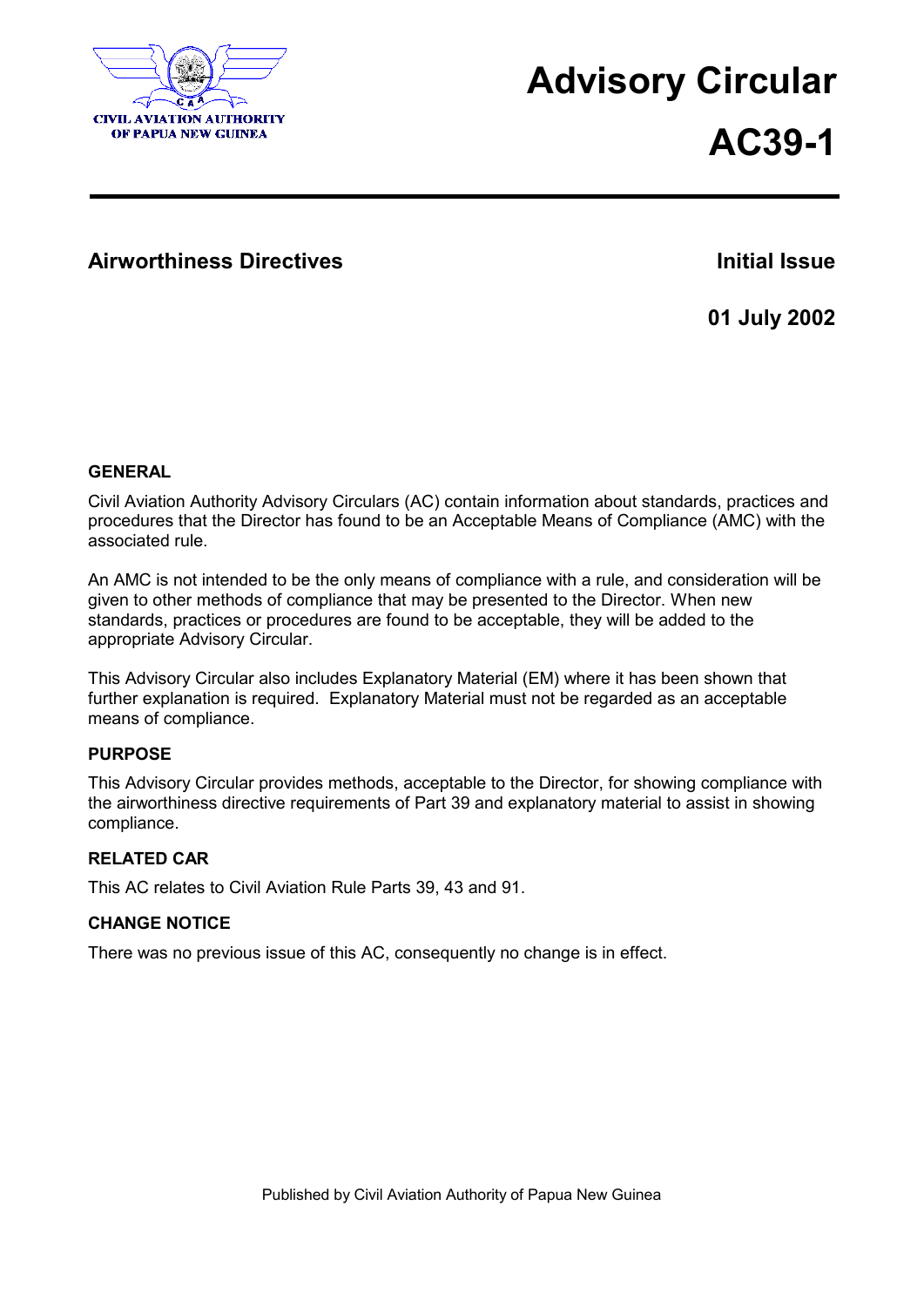## **Table of Contents**

| <b>Subpart A - General</b>                                           |  |              |
|----------------------------------------------------------------------|--|--------------|
| EM 39.1                                                              |  |              |
| EM 39.3                                                              |  |              |
| Subpart B - Foreign type certification airworthiness directives<br>1 |  |              |
| EM 39.11                                                             |  |              |
| <b>Subpart C - PNG airworthiness directives</b>                      |  | $\mathbf{2}$ |
| EM 39.21                                                             |  |              |
| EM 39.23                                                             |  |              |
| EM 39.25                                                             |  |              |
| FM 39.27                                                             |  |              |
| EM 39.29                                                             |  |              |
| EM 39.31                                                             |  |              |
| <b>Subpart D - Compliance</b><br>3                                   |  |              |
| EM 39.33                                                             |  |              |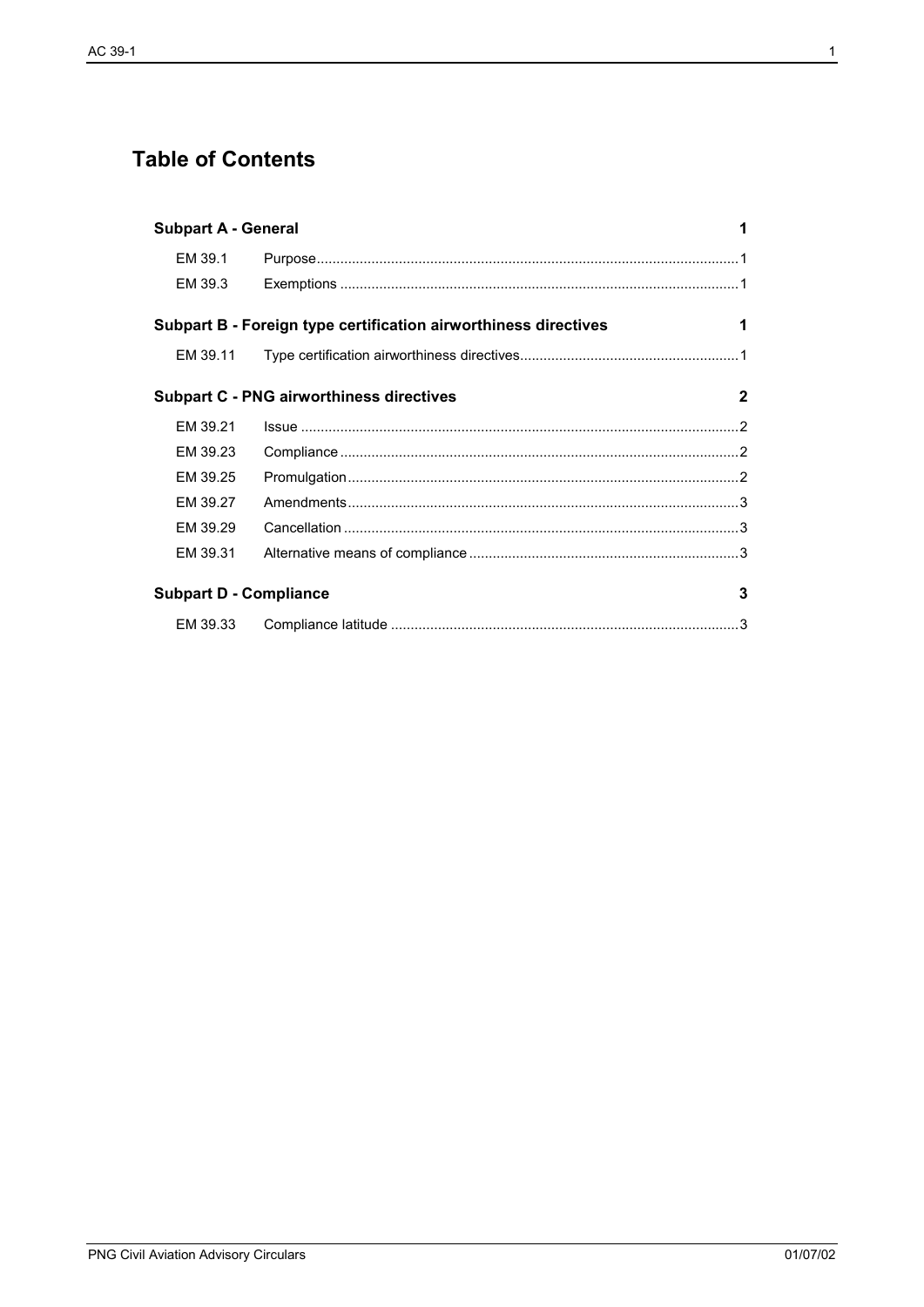## **Subpart A - General**

#### **EM 39.1 Purpose**

Part 39 prescribes rules for the airworthiness directives that must be complied with for each PNG registered aircraft issued with an airworthiness certificate under Part 21.

Subpart B requires compliance with two groups of airworthiness directives:

- airworthiness directives issued by the authority responsible for the foreign type certificate for the aircraft or product; and
- airworthiness directives listed in the PNG CAA's Register of Airworthiness Directives.

In addition Subpart C details the rules that apply if the Director has reason to develop and issue an airworthiness directive to address specific PNG requirements. Such directives will be promulgated in the CAA's Register of Airworthiness Directives.

#### **EM 39.3 Exemptions**

Section 79 of the Civil Aviation Act 2000 allows the Director to grant exemptions against the requirements of rules made under the Act unless the specific rule Part prohibits such action.

Rule 39.3 prohibits any exemptions being granted in respect of any airworthiness directive issued under Part 39. This prohibition applies to any foreign airworthiness directive required by 39.11(a)(1) and any airworthiness directive listed in the CAA Register of Airworthiness Directives in accordance with either 39.11(a)(2) or Subpart C.

## **Subpart B - Foreign type certification airworthiness directives**

#### **EM 39.11 Type certification airworthiness directives**

This requires compliance with two groups of airworthiness directives:

- airworthiness directives issued by the authority responsible for the foreign type certificate for the aircraft or product; and
- airworthiness directives listed in the PNG CAA's Register of Airworthiness Directives.

The PNG Civil Aviation Authority does not have a capacity to develop and issue airworthiness directives on a routine basis. Consequently this rule provides a mechanism whereby airworthiness directives issued by aircraft and product type certifying authorities are called up by reference. These are the *country of origin* airworthiness directives.

If the aircraft was type certificated by the FAA, then airworthiness directives issued by the FAA for that aircraft must be complied with. If the engines were type certificated by the UK CAA, then UK CAA airworthiness directives for that engine must be complied with. The reverse also applies. For example a PT6 turbinepowered Britten Norman Islander would need to comply with the UK CAA airworthiness directives for the airframe and the FAA airworthiness directives issued for the engines.

There will be cases where products are type certificated in more than one country. During the PNG type acceptance process required by Part 21, the applicable airworthiness directives will be declared under that process and stated in the type acceptance report.

The second group of airworthiness directives required to be complied with under 39.11 are those foreign directives listed in the CAA's Register of Airworthiness Directives.

The Register of Airworthiness Directives is used for two purposes: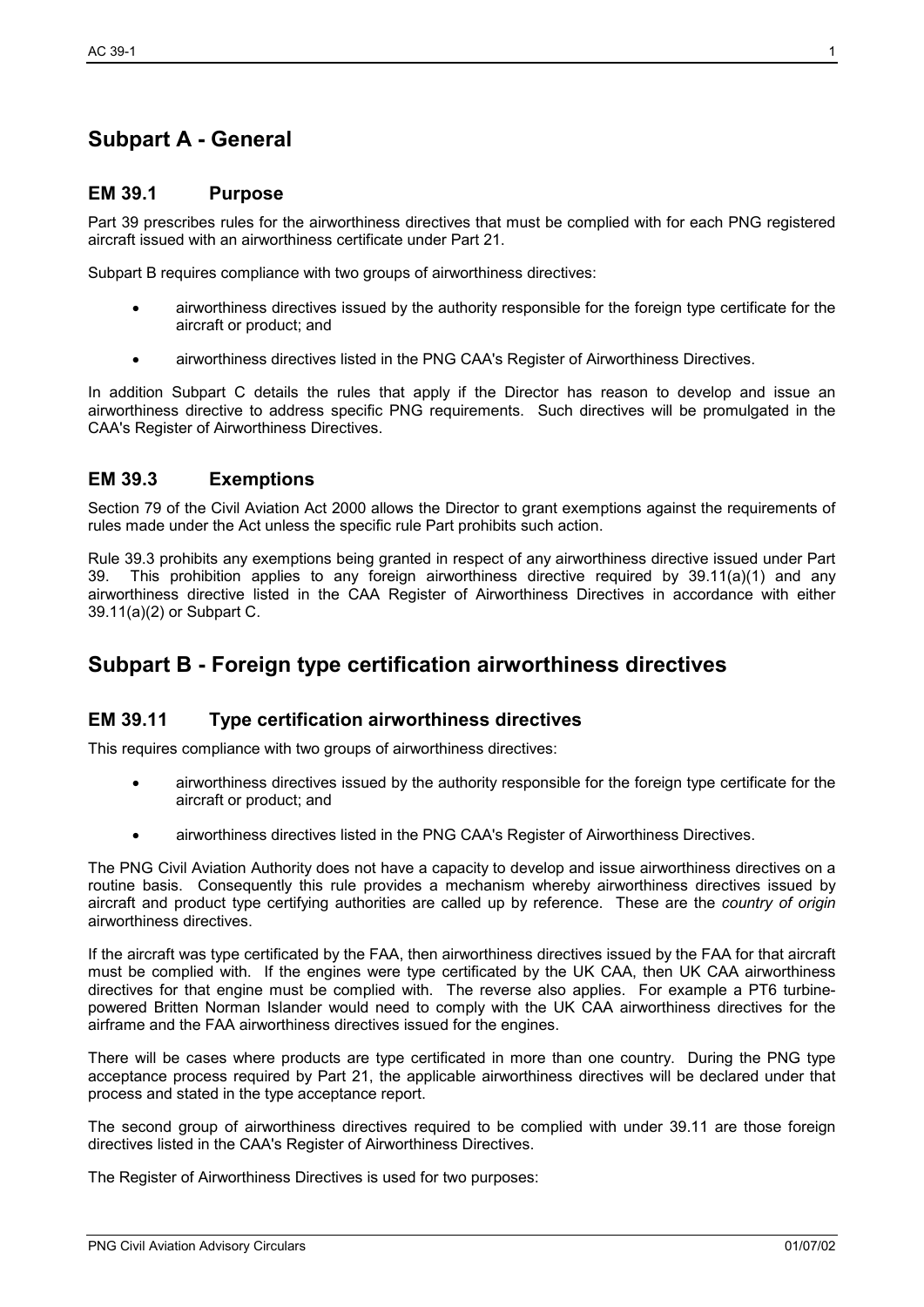- to promulgate a general series of airworthiness directives; and
- to promulgate airworthiness directives issued by the Director to cater for specific PNG needs.

Rule 39.11(a)(2) is concerned with the first of these purposes.

As stated above for type specific airworthiness directives, the PNG Civil Aviation Authority does not have a capacity to develop and issue airworthiness directives on a routine basis. This includes general airworthiness directives pertaining to systems and equipment. The PNG Register of Airworthiness Directives is therefore used to 'adopt' the content of the general series of airworthiness directives issued by CASA in their CASR Part 39.

The PNG Register of Airworthiness Directives is available from the CAA Airworthiness Authority and will in future be available on a CAA website. It will be updated at regular intervals to generally reflect the directives issued by CASA. However, it should not be assumed that PNG will call up each and every airworthiness directive as issued by CASA and that a simple read across of CASA general airworthiness directives will suffice for compliance. Each airworthiness directive issued by CASA will be assessed by the CAA to ensure it aligns with the PNG rules and that any aspects of compliance unique to PNG are taken into account. Differences will be reflected in the AD promulgated in the Register.

Rule 39.11(b) provides a mechanism for the Director to resolve any conflict between an airworthiness directive issued by a foreign type certifying authority and any requirements of the PNG rules. In these circumstances, a PNG airworthiness directive will be issued to provide authority to either ignore or modify the requirements of the foreign airworthiness directive or ignore the PNG rule requirements or otherwise comply with them in an alternative manner.

## **Subpart C - PNG airworthiness directives**

#### **EM 39.21 Issue**

This rule provides the Director with the mechanism to issue airworthiness directives to deal with specific concerns of the PNG CAA. These concerns may arise from:

- an unsafe condition which exists in a PNG aircraft or product which has not yet been addressed by the type certifying authority and which is likely to occur in other PNG aircraft or products; or
- the need to resolve conflict between an airworthiness directive issued by a foreign type certifying authority and the requirements of a PNG rule.

The process outlined in Subpart C is consistent with that used by other regulatory authorities.

#### **EM 39.23 Compliance**

This rule prohibits the operation of any aircraft or product unless compliance is shown with any PNG airworthiness directive issued under 39.21.

Responsibility for compliance with 39.23 is placed on the operator of the aircraft. That person must ensure that he or she monitors, either directly of through a person responsible for maintenance control, the status of the CAA Register of Airworthiness Directives and acts on any PNG issued airworthiness directives applicable to their aircraft.

This rule also requires the operator of an aircraft who must comply with any PNG airworthiness directive issued under 39.23(a) to also comply with any other applicable airworthiness directives promulgated in the CAA Register of Airworthiness Directives.

#### **EM 39.25 Promulgation**

This rule makes a distinction between those directives which are regarded as emergency rules and those which are not so urgent.